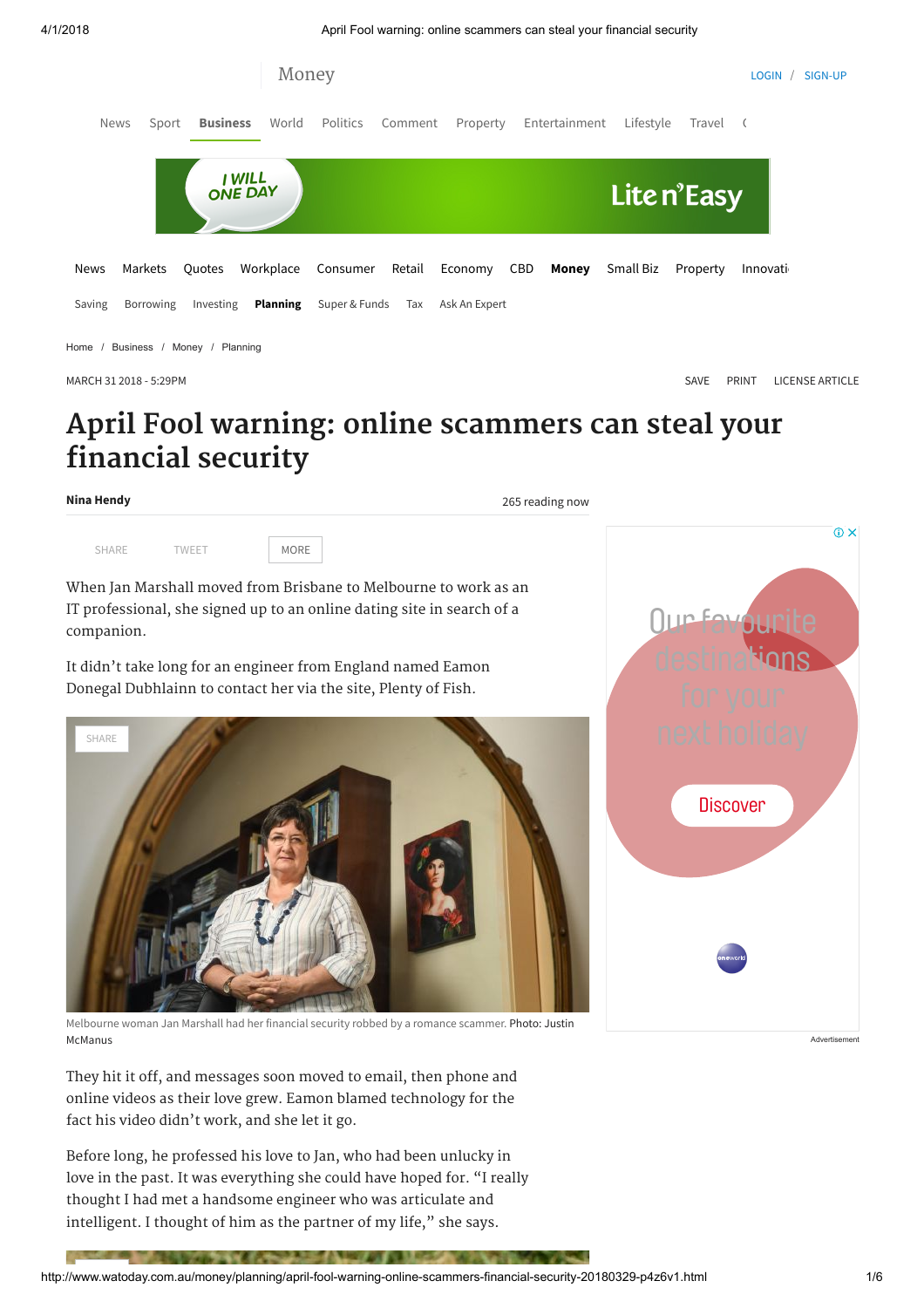

One of the puppies used in the recent scam identified by ACCC Scamwatch. Photo: Supplied

Eamon told her he was handling an engineering contract in the US, then Dubai. He asked for money for materials for the work. She agreed to lend him \$30,000. "There were alarm bells, but I dismissed it because it was paid to a bank. It seemed legitimate."

The requests for money continued, as did the tales of woe. In one story, he was mugged on the way to the bank with the money he had loaned from her, so she paid it again. In another, he had a major tax bill that needed to be paid. "I thought we were together. So I said yes. It was only ever meant to be a loan."

## HUFFPOST AUSTRALIA

Netflix Paid ['The Crown'](https://www.huffingtonpost.com.au/2018/03/13/netflix-paid-the-crown-star-claire-foy-less-than-her-on-screen-husband_a_23384988/?ncid=edlinkauhpmg00000001) Star Claire ...



[Toys R Us May Shut Down](https://www.huffingtonpost.com.au/2018/03/15/toys-r-us-may-shut-down-all-u-s-operations-impacting-thousands-of-workers_a_23386191/?ncid=edlinkauhpmg00000001) All  $U.S. \ldots$ 



# MOST POPULAR

- 1 [Are we financially ready to retire?](http://www.watoday.com.au/money/planning/are-we-financially-ready-to-retire-20180328-p4z6qr.html)
- 2 [What you need to know before you](http://www.watoday.com.au/money/planning/what-you-need-to-know-before-you-sign-up-for-the-nbn-20180328-p4z6nn.html) sign up for the NBN
- 3 [April Fool warning: online scammers](http://www.watoday.com.au/money/planning/april-fool-warning-online-scammers-financial-security-20180329-p4z6v1.html) can steal your financial security
- 4 [Why does the bank want to give me a](http://www.watoday.com.au/money/ask-an-expert/why-does-the-bank-want-to-give-me-a-bigger-mortgage-20180329-p4z72q.html) bigger mortgage?
- 5 [Super funds at the top of league have](http://www.watoday.com.au/money/super-and-funds/super-funds-at-the-top-of-league-have-two-things-in-common-20180330-p4z75r.html) two things in common



Advertisement

### FOLLOW FAIRFAX MONEY

[FACEBOOK](http://www.facebook.com/FairfaxMoney/) [TWITTER](https://twitter.com/FairfaxMoney)

[NEWSLETTERS](https://membercentre.fairfax.com.au/NewsletterSubscription.aspx)

# FOLLOW WA TODAY

Thinking about [Insurance?](https://adclick.g.doubleclick.net/pcs/click?xai=AKAOjsss8GjzNejdRpy1bIbZruWITnUvgCmRzEOMCjsCiScLqheD3hvz9TotJXpAp20RPHRqdKMMxr6zrMWvma4_r4b1p4u9RdccJ6ml6McUJ7vmsqoF6xw-rADmYyXXaA5TcmS9NNtCtf5LVtb-BIdCTcemQWVspkE_7qp5iw4PvWEyRONS0WhUc3QZLrkvubl4nW7QaTZScAg1omA6kNkI0Ea4hcnja7frgXbWWY3bjZJh40xcAHJDo4goCJw84eq7JrolIvlr1EbicY7vRnifqYv7RIgH6dC5QaFK5KD3ZQ&sig=Cg0ArKJSzPST77xBhnvrEAE&urlfix=1&adurl=https://www.domaininsure.com.au/homeinsurance/index.html?utm_campaign=Home%20Insurance&utm_content=300x75-couple.table.search&utm_medium=RHS&utm_source=CompareSave&utm_term=ROS) Make sure your valuables are

Make sure your valuables are **GET A QUOTE** 

Marshall realised she had been scammed when the communication stopped. She had forked over \$260,000 in the 72 days since she had met Eamon.

#### MONEY NEWSLETTER

Enter your email address By submitting your email you are agreeing to Fairfax Media's [terms and conditions](http://www.fairfax.com.au/conditions.html) and [privacy policy.](http://www.fairfax.com.au/privacy.html) Get the latest news and updates emailed straight to your inbox. SIGN UP

She had raided her savings, taken extra credit and also withdrawn money from her self-managed super fund (SMSF) to keep up with the requests. It resulted in a substantial bill from the Tax Office.

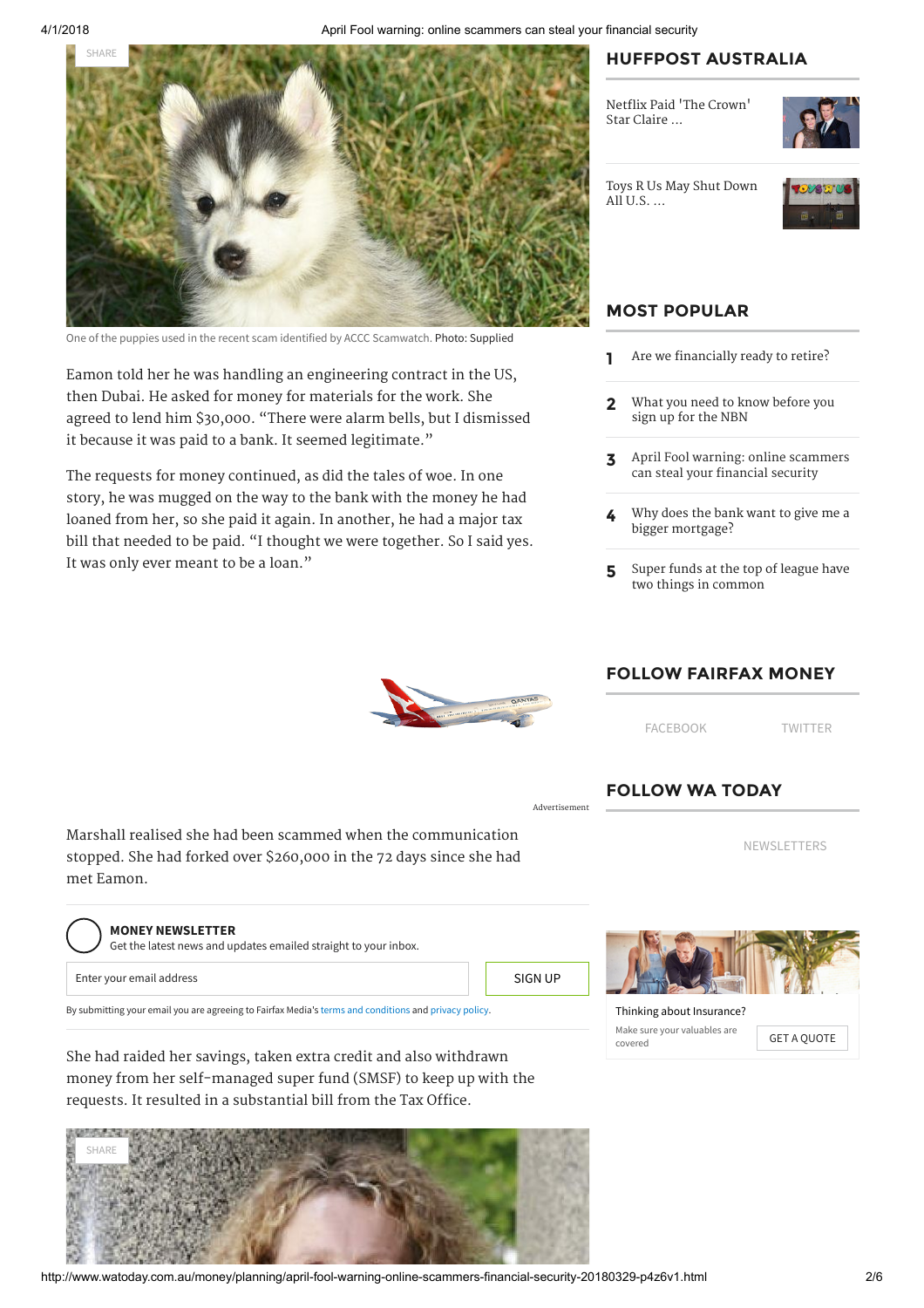

ACCC deputy chairwoman Delia Rickard says scammers often repeat language.

Police messaged Western Union, and the money was traced to Nigeria. Recovery attempts have failed.

Marshall, now 64, said she was robbed of her financial independence. She lives in a share house on Newstart payments on the outskirts of Melbourne.

She channels a lot of her fury into a [blog](http://romancescamsurvivor.org/about-janis-carol/), runs a support group and recently wrote a [book](https://www.amazon.com.au/Romance-Scam-Survivor-Whole-Sordid-ebook/dp/B078KS9Q2M) detailing her experience, Romance Scam Survivor: The Whole Sordid Story.

#### Plenty of Australians fall for it

Marshall is not alone. Scamwatch [statistics](https://www.scamwatch.gov.au/about-scamwatch/scam-statistics) reveal Australians lost a financially crippling \$90,928,622 in 161,528 scams in 2017. It's April Fool's Day on Sunday, so it's important to be vigilant, with a spike in finance-related scams common around this time of year.

More than half the reports related to scams or fraud, while one in five related to a purchase or sale, and 7 per cent to cyber bullying. Email, social networking and website



Jan Marshall has channelled her fury into a blog and a book and regards herself as a survivor. Photo: Justin McManus

advertising are the top three targets of cybercriminals, the Australian Cybercrime Online Reporting Network (ACORN) says.

It's not just older Australians being scammed, either. Those aged between 20 and 39 years of age made up more than two out of five victims who reported to ACORN. About one in five were 60 or over, and more than one in three were aged between 40 and 60. Fewer than one in 20 were teenagers or children.

Scams can take unlikely guises, too. Australians were recently [warned](https://www.accc.gov.au/media-release/dont-fall-for-a-scammers-puppy-dog-eyes) to watch out for scammers setting up fake ads pretending to sell cute puppies, with more than \$310,000 lost and 584 reports about this scam in the past 12 months, according to the Australian Competition and Consumer Commission (ACCC)'s Scamwatch.

Scammers often claim they have moved interstate or overseas and that you will need to pay for transport or medical costs before the puppy can be delivered. People in the 25-34 age group reported losing the most money to this scam, and women are three times more likely than men to get caught out.

 $\omega$   $\times$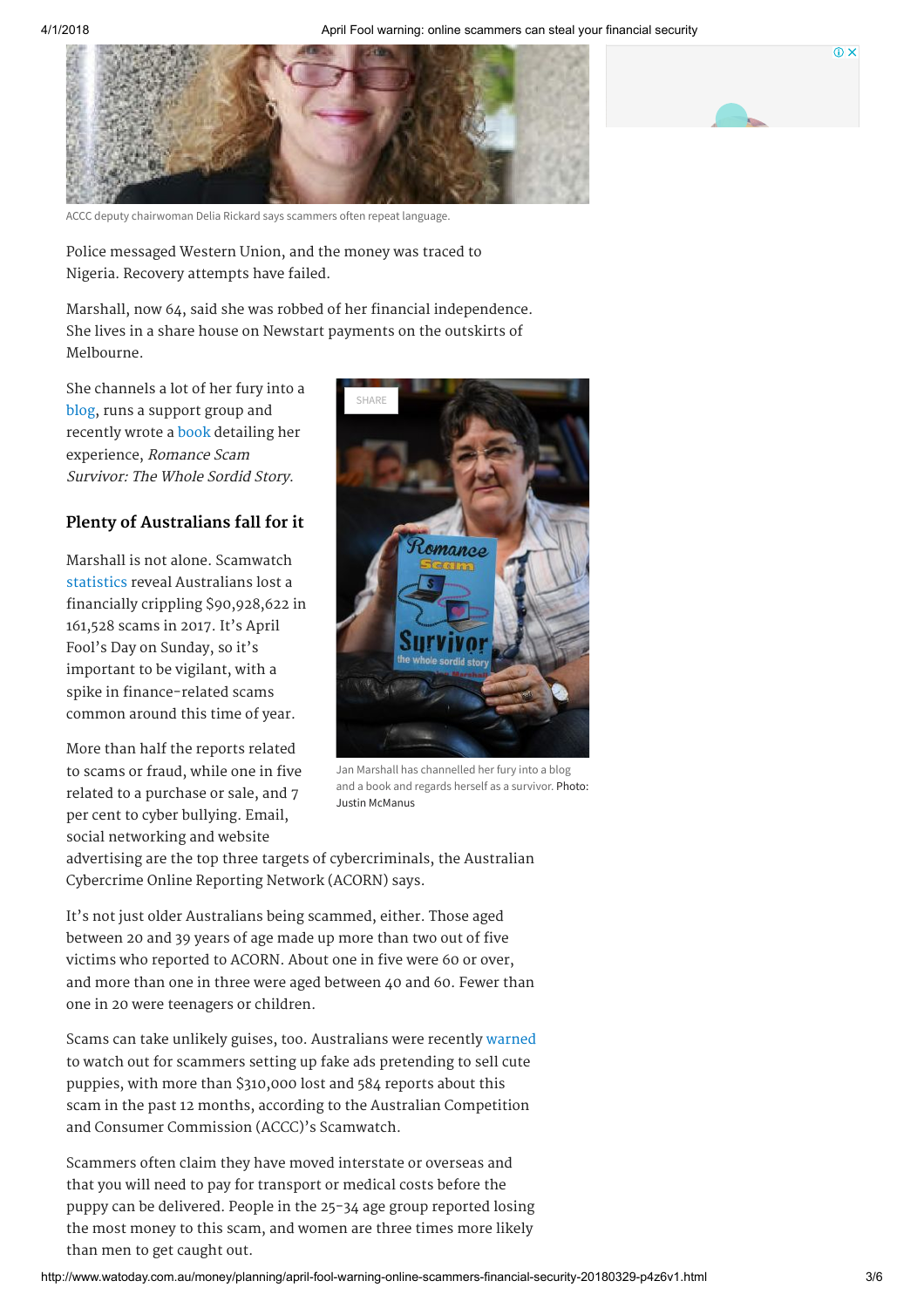"Puppy scammers play on people's emotions who have their heart set on a particular breed. Once they see that cute puppy picture in an ad, they drop their guard and tend to miss the warning signs they're dealing with a scammer," ACCC deputy chair Delia Rickard says.

An internet search using the exact wording could help reveal a scam. "Scammers get lazy and use the same wording over and over again. People are good at sharing intel like this online to save others from getting caught," Rickard says.

### Be careful what you share

The financial effects of cyber attacks are worsening, and home users are warned that social media and email accounts, banking logins and sharing personal information - including photos and personal files remain the biggest threat.

The Australian Cyber Security Centre 2017 Threat [Report](https://www.acsc.gov.au/publications/ACSC_Threat_Report_2017.pdf) also identified ransomware as an increasingly concerning method of extorting funds from victims. "It is one of the most prevalent financially motivated cybercrime threats worldwide and is likely to remain so due to its continuing success," the report reads.

But even still, your personal information can end up in the wrong hands through no fault of your own, says cybersecurity expert Michael Connory.

Cyber criminals and hackers are focused on corporate Australia's substandard cybersecurity protocols, with poor data management practices creating an environment of high risk and potential exposure for innocent consumers, Connory, who is the chief executive of IT security firm Security in Depth, says.

Clicking 'yes' to allow personal credit card information to be stored in the belief it will make our lives easier isn't always the case, he says.

Sharing employment history, birthdate and addresses could be enough for someone to steal your identity, he says.

"It doesn't take much more from a social engineering perspective for someone to take these pieces of information being shared on social media and completely destroy your life. They can decimate your financial history."

Get a secure letterbox, change passwords often and make them tricky, and install anti-virus and anti-spyware on home computers, Connory says.

"You should also request your own credit report, which will alert you to any bogus credit applications," he says.

Australians should stop and think before they click on an email or provide information over the phone, says Rachael Brigham, head of cards, payments and fraud, Cuscal, which offers anti-fraud services to Australians transferring money.

A bank or organisation will never contact you out of the blue to ask you for personal information such as a date of birth or request a password change, she says. "Trust your instincts. If you have any doubt whatsoever don't proceed And if it's too good to be true it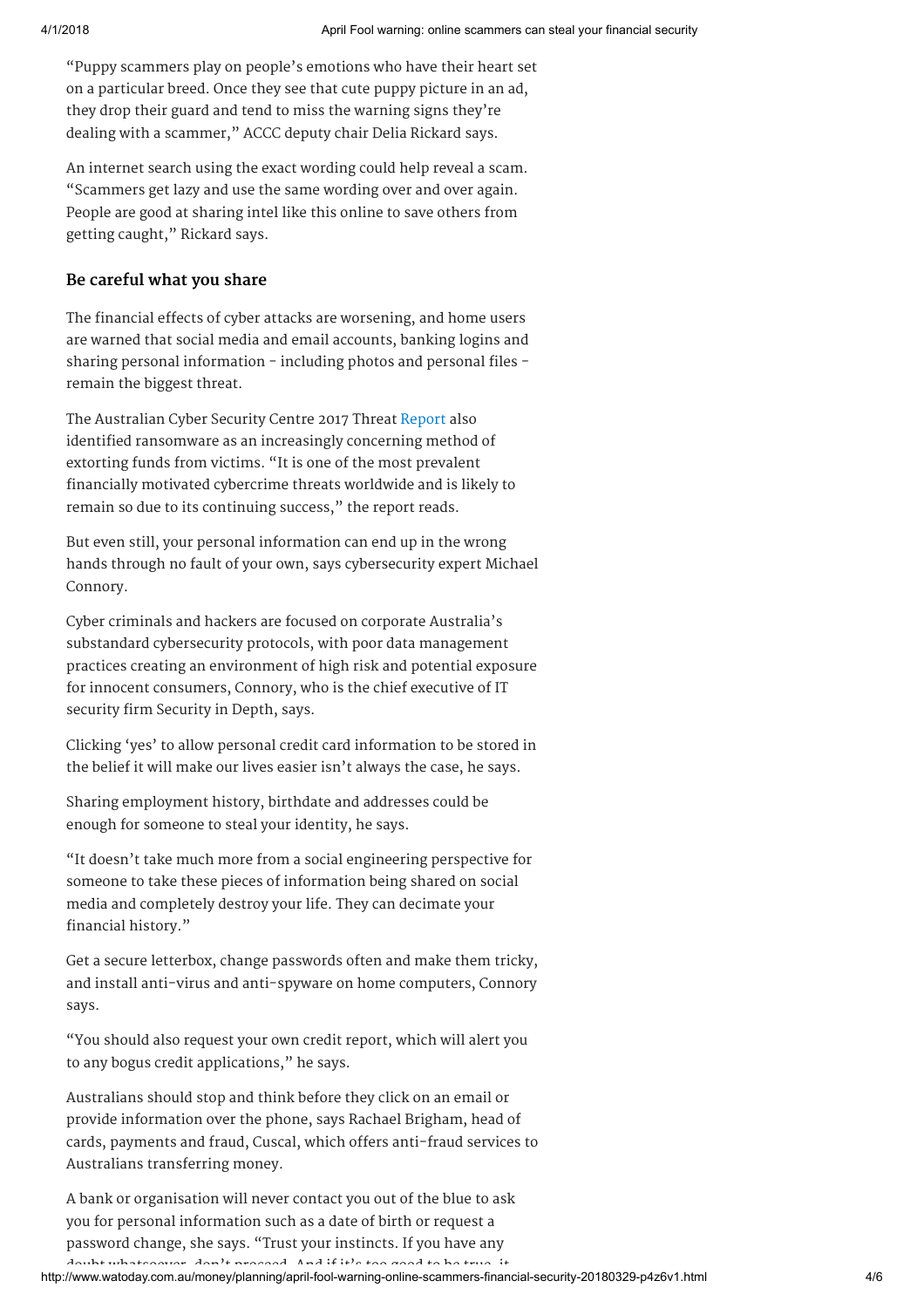# Scammer full of promises

Marshall was scammed in 2012, but accepting the situation and moving on has been difficult. "I couldn't believe it had happened. It's difficult to describe how it affects you.

"I had never been in love before, so those feelings were all new for me. It was a very hard recovery process. I had been abused and emotionally manipulated by criminals."

Marshall's scammer was full of promises for a future together. "I know now I was love-bombed by him, so my brain was flooded with oxytocin. There was an increasing feeling of trust and bonding. It was a lot easier to step over the inconsistencies in his stories.

"It's important for people who have been scammed to understand that they've been abused. I'm a survivor. I'm much stronger as a person every time I tell my story."

If you believe you've been a victim of a scam, contact [Scamwatch.](https://www.scamwatch.gov.au/report-a-scam)

[Originally published on](http://www.smh.com.au/money/planning/april-fool-warning-online-scammers-financial-security-20180329-p4z6v1.html) [smh.com.a](http://www.smh.com.au/)[u as 'April Fool warning: online scammers can steal your](http://www.smh.com.au/money/planning/april-fool-warning-online-scammers-financial-security-20180329-p4z6v1.html) financial security'.

Ad

[Beirresistible.com](https://www.googleadservices.com/pagead/aclk?sa=L&ai=CWgAbNDPAWq_8MYfe2ASBsqbYA4vYkv1Qm-SJxdUEwI23ARABIL3buWBgpfiIgIwBoAHCvMrhA8gBBuACAKgDAcgDAqoEjQJP0HKqfpcLBz1OIsq_DHS8UOWuD973mms8HCEza8--bGF5cmyEOScS2kLgRzJtJmA8iOdEY6hESz4hIxjFPzQtF47ReJncV9gArqyh0FR0fyzgB2E2umZ4SqZXZlGrb2k8x0CtMzV0LtC7US94cNeekUO-IZ7dNUf9EkJm7XEI0vhIp_-qc_p2mjmCzQVoQ9J19Le81z_h3HXTOJ4Y7RfFKHndurwin9fcchwEO681Itx3nwA19xd6BfsRojLd8LRMv16beYg5OgU9sUqYQxmW-FBq1pt3IQ44NRRKyzpQJaNX9MYwHJeIMH0z-PkzHdSFLTC5u5u-Qo1NNGJL2PoqcA4XDEPg-Ay4nKhzM-AEAaAGN4AHpsO1HqgHjs4bqAfVyRuoB6a-G9gHAdIIBwiAARABGAGxCcDzSfP1XKKWgAoD2BMM&num=1&cid=CAASEuRoQCzH1hBn5vz488dQt8rtAA&sig=AOD64_38UTLNWwf-jbW079pskksxQFcjrw&client=ca-pub-8027655917349410&adurl=https://beirresistible.com/understandingmen.php%3Fcampaignid%3D230917206%26adgroupid%3D18048070326%26feeditemid%3D%26targetid%3Dkwd-0%26loc_interest_ms%3D9071457%26loc_physical_ms%3D9071953%26matchtype%3D%26network%3Dd%26device%3Dc%26devicemodel%3D%26creative%3D181694150589%26keyword%3D%26placement%3Dwww.watoday.com.au%26target%3D%26adposition%3Dnone) [Discover the #1 Reason Why Men Pull Away](https://www.googleadservices.com/pagead/aclk?sa=L&ai=CWgAbNDPAWq_8MYfe2ASBsqbYA4vYkv1Qm-SJxdUEwI23ARABIL3buWBgpfiIgIwBoAHCvMrhA8gBBuACAKgDAcgDAqoEjQJP0HKqfpcLBz1OIsq_DHS8UOWuD973mms8HCEza8--bGF5cmyEOScS2kLgRzJtJmA8iOdEY6hESz4hIxjFPzQtF47ReJncV9gArqyh0FR0fyzgB2E2umZ4SqZXZlGrb2k8x0CtMzV0LtC7US94cNeekUO-IZ7dNUf9EkJm7XEI0vhIp_-qc_p2mjmCzQVoQ9J19Le81z_h3HXTOJ4Y7RfFKHndurwin9fcchwEO681Itx3nwA19xd6BfsRojLd8LRMv16beYg5OgU9sUqYQxmW-FBq1pt3IQ44NRRKyzpQJaNX9MYwHJeIMH0z-PkzHdSFLTC5u5u-Qo1NNGJL2PoqcA4XDEPg-Ay4nKhzM-AEAaAGN4AHpsO1HqgHjs4bqAfVyRuoB6a-G9gHAdIIBwiAARABGAGxCcDzSfP1XKKWgAoD2BMM&num=1&cid=CAASEuRoQCzH1hBn5vz488dQt8rtAA&sig=AOD64_38UTLNWwf-jbW079pskksxQFcjrw&client=ca-pub-8027655917349410&adurl=https://beirresistible.com/understandingmen.php%3Fcampaignid%3D230917206%26adgroupid%3D18048070326%26feeditemid%3D%26targetid%3Dkwd-0%26loc_interest_ms%3D9071457%26loc_physical_ms%3D9071953%26matchtype%3D%26network%3Dd%26device%3Dc%26devicemodel%3D%26creative%3D181694150589%26keyword%3D%26placement%3Dwww.watoday.com.au%26target%3D%26adposition%3Dnone)